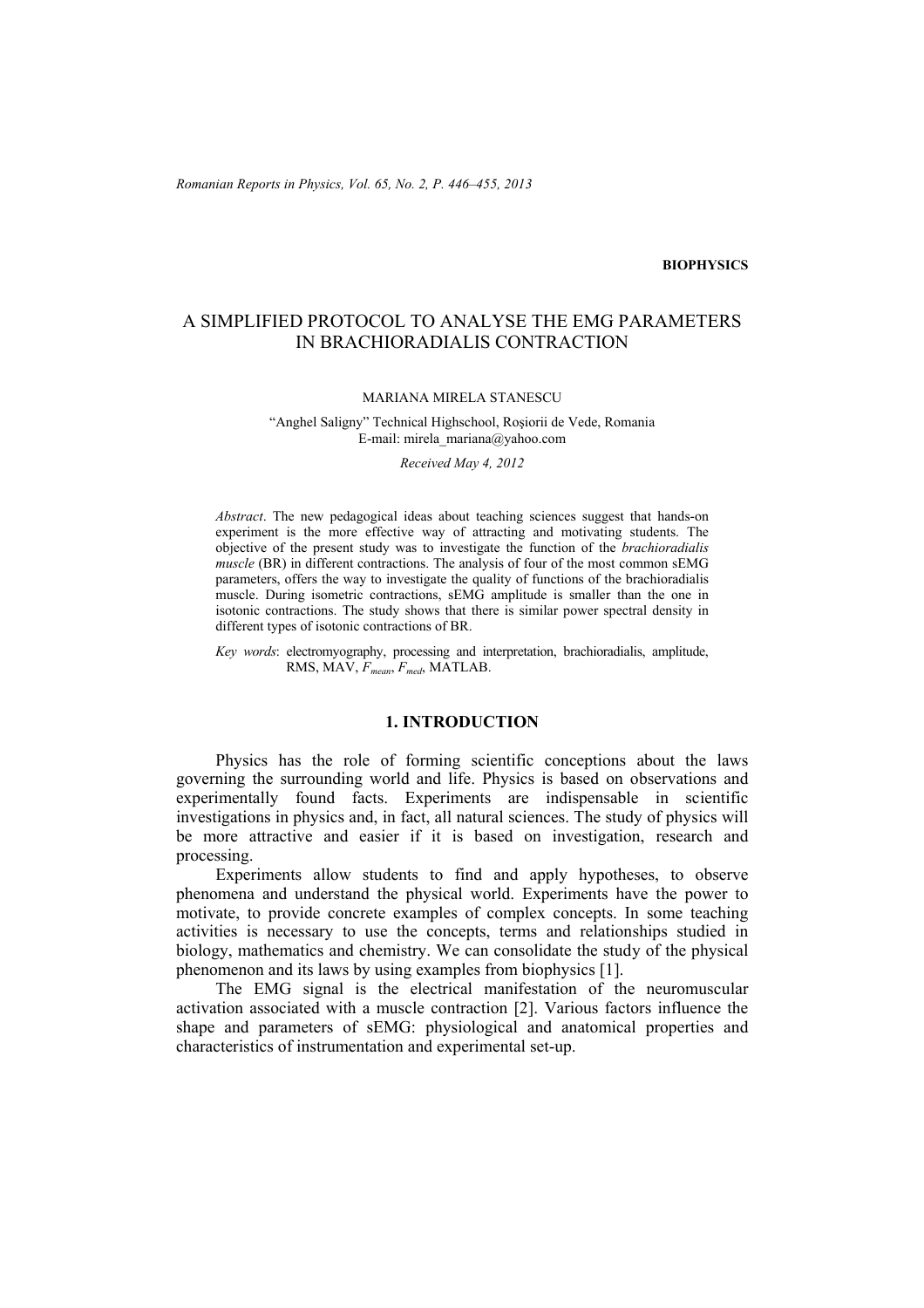The amplitude of the surface electromyogram (sEMG) is frequently used to measure the muscular effort and muscle force and as the control input to myoelectric prostheses. Spectral analysis of surface EMG signals has been used to study muscle fatigue [3] and to infer changes in motor units (MU) recruitment [4].

A good acquisition of the sEMG signal is very important for good signal processing. This signal is easily affected by the noise from different sources such as 50/60 Hz power lines. For surface electrode technique some inconvenient issues may arise (Skin-electrode contact, electrode size and shape, skin superficial oil content and dead cell density etc) [2, 9].

 An EMG signal is not only the expression of total amount of force a muscle can generate. The number of motor units recorded by electrodes will always be less than the total number of activated motor units. The EMG signal amplitude is greater than the increase in force for recruited motor unit situated close to the electrode. For the motor unit located too far from the electrode, the amplitude remains the same but the force will be higher.

Brachioradialis muscle originates in the lateral (outside) of the lower humerus (upper arm) and extends to the wrist. It is oxygenated by the radial artery which branches just below the elbow. Radial nerve innervates the muscle, allowing communication to the brain. Controversial opinions regarding its function can be found as far back as 1756 when Chelseden [5] wrote "Supinator Radii Longus is not a fupernator but a bender of the cubit, and that with a longer lever, is less concerned about turning the cubit fupine than either the extensors of the carpus, fingers or thumb." Later, in 1925, Jackson explained that "The Brachioradialis (Supinator Radii Longus) flexes the forearm. This action is strongest when the forearm is pronated. It acts as a supinator only when the arm is extended and pronated. It then serves to put the arm in a state of semi-pronation. When the forearms flexed and supinated, it acts as a pronator." [5]. Modern opinions found that brachioradialis is an elbow flexor alone. Brachioradialis EMG activity [6] is minimal when it had no load. During a supination motion it had less activity than during a pronation motion.

BR is a muscle with a very good accuracy and reliability [7]. Some results show that brachioradialis muscle has a series-fibered architecture consisting of multiple, overlapping bands of muscle fibres in most individuals and a simple parallel-fibered architecture in some individuals [8].

Muscle fatigue can appear by different mechanisms: the accumulation of metabolites within muscle fibers and even the generation of an inadequate motor command in the motor cortex. Recent opinions reveal the fact that is no global mechanism to produce muscle fatigue.

The objective of this study was to investigate the function of the *brachioradialis muscle* (BR) in different contractions, estimated by means of sEMG parameters, in particular of its behavior as a *supinator* in wrist and forearm contractions. Another purpose is to study the influence of assessments of brachioradialis in various activities which involve its activation. There are studies which show that the activity of Brachioradialis during concentric pronation and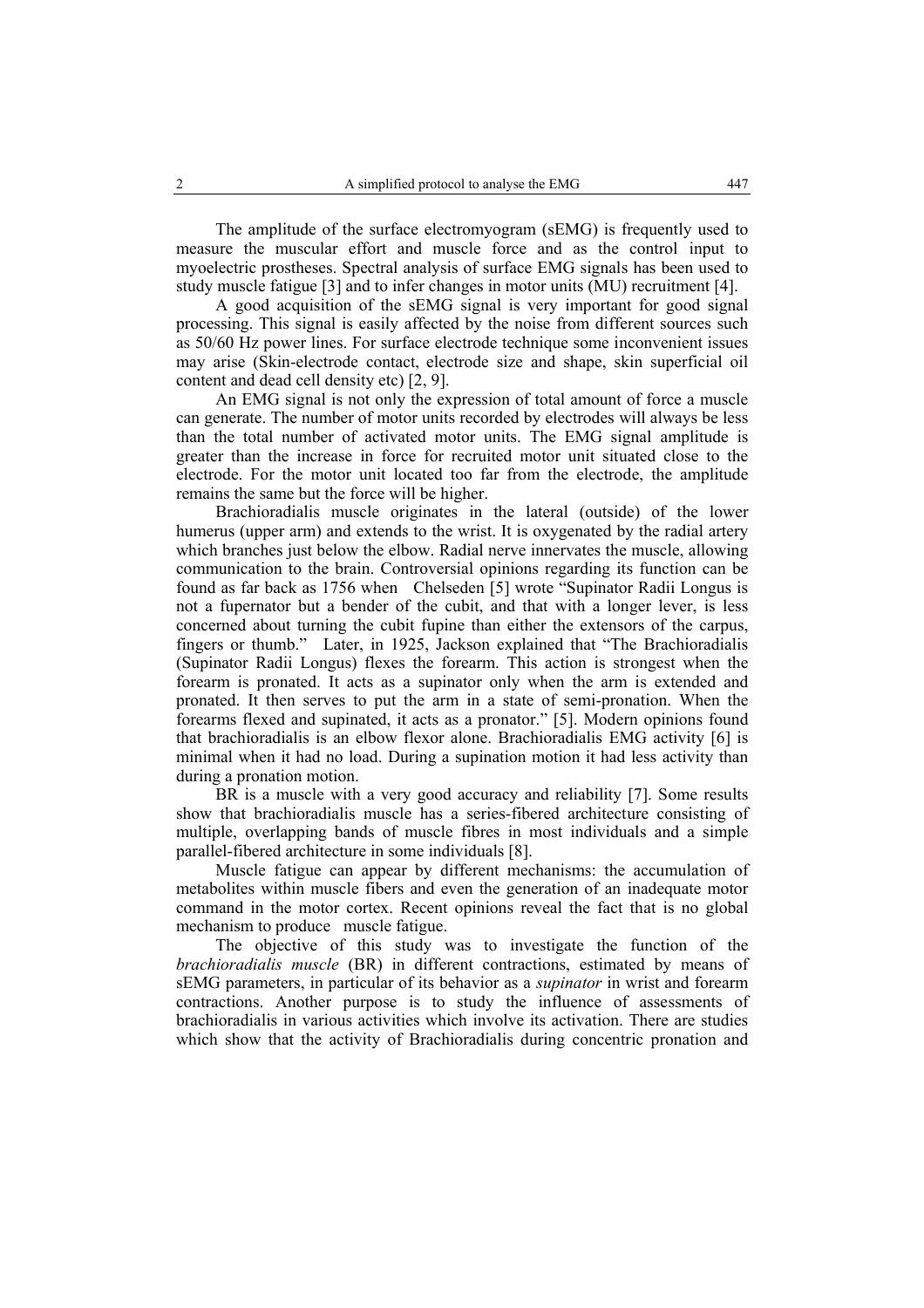eccentric supination was higher than activity during concentric supination and eccentric pronation [5].

The involvement of BR as supinator results from relationships between RMS (root mean square deviation), MAV (mean absolute value), F mean and F median and contraction type.

 Surface electromyograms are usually processed using data describing the amplitude and dominant frequency of the contractions. Four of the most commonly used parameters are RMS (root mean square deviation), MAV (mean absolute value) for amplitude, median frequency ( $F_{\text{med}}$ ), and average frequency ( $F_{\text{mean}}$ ) of power density spectrum (PDS). All parameters are influenced by the level of muscle strength and fatigue [18], [20]. Power density spectrum of the EMG signal varies from 0 to 400 Hz for most muscles. Above this frequency, the frequency components of EMG signal amplitude were less than  $1 \mu V$  and cannot be distinguished by the recording system.

The relation between EMG parameters is influenced by many factors: thickness of subcutaneous tissue, the recruitment strategy, shape of the intracellular action potentials, the peak discharge rates and synchronization of the different MUs [9]. The locations of the active MUs, interelectrode distances, and changes in muscle fibre membrane electrophysiology may generate different amplitude of the signals [10].

To reduce these perturbations, a simplified protocol for this study was chosen, so it would be easy to build such an experiment in laboratory, even by students themselves.

### **2. METHODOLOGY**

One subject who reported no neurological or cardiovascular disorders participated in the experiment. Informed written consent was obtained before participation in the study. The recording of the surface EMG of forearm muscles is performed in a sitting comfortable position, with right hand bent at 90 degrees and placed on a flat surface (a table). The sEMG signal was recorded with a pair of disc electrodes applied 4 cm apart using electro conducting gel with  $Ag/AgCl<sub>2</sub>$ . The experimental set-up used Guideline 4000 (FHC Inc., Bowdoin ME) as a sEMG recording system. The signal was sampled at 48 kHz and digitally processed. For preventing low-noise contamination or other mechanical or electrical artifacts a filter input amplifier CMRR (Common Mode Rejection ratio) was used together with an adaptive digital filter of 50 Hz. EMG signal was filtered with a filter "band" pass" (50 Hz – 5 kHz) to reduce noise [13, 14, 16]. The signal sEMG was transferred to a computer and analyzed by Matlab (Mathworks Inc., Natick, MA) software with a smoothing algorithm and custom recovery. Data were collected in three cases, under identical experimental conditions, within three days:

1. wrist muscle contraction for 4 s, relaxing break- 4 s, repeated 20 times, supination (Isometric1-C1);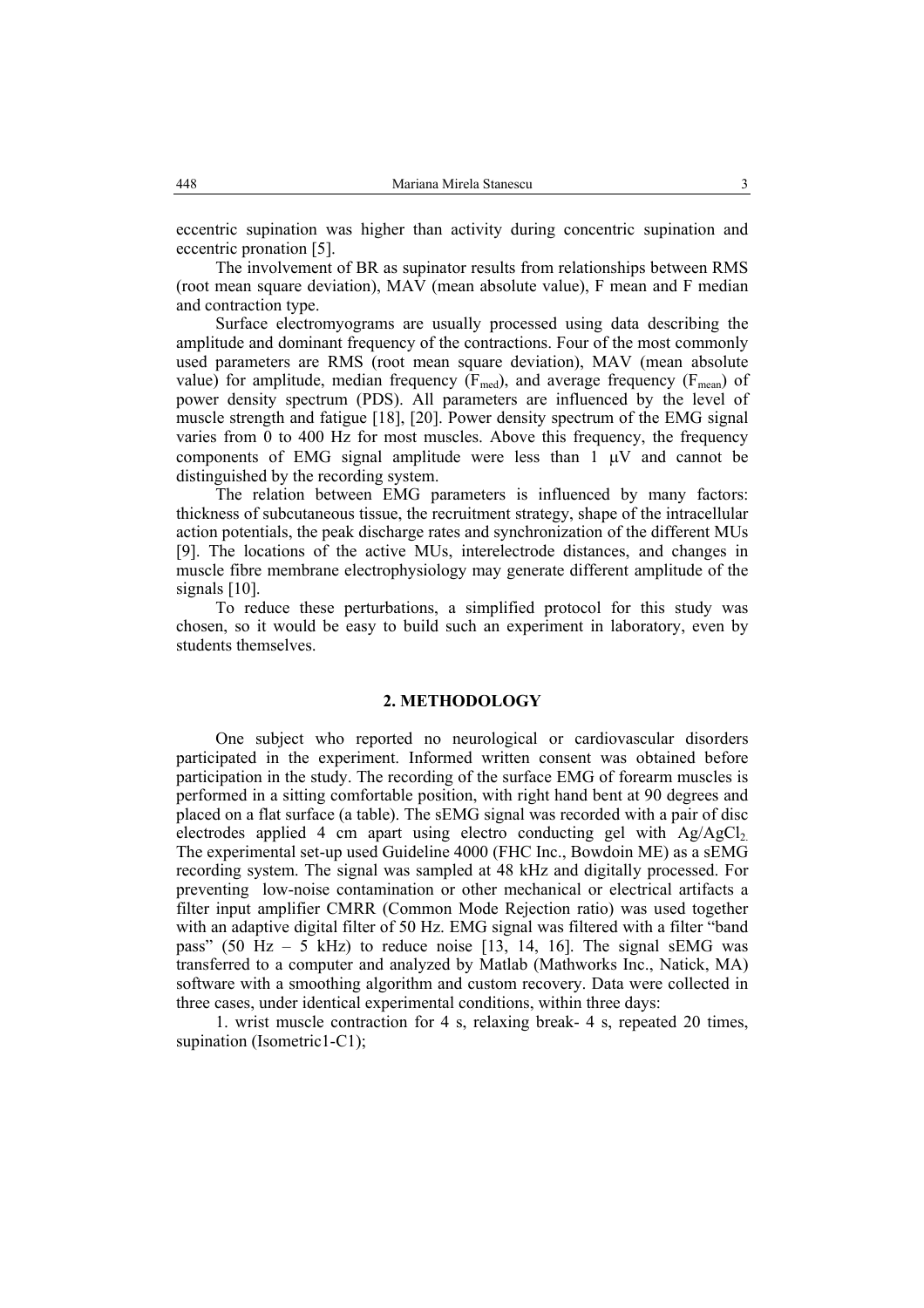2. isotonic contraction of the forearm: 20 cycles, slow lifting and lowering to 45 degrees, each cycle of 5 s, 20 N weight in hand, supination (Isotonic 2-C2);

3. isotonic contraction of the forearm: 20 cycles of 10 s, fast lifting and lowering to 45 degrees, a weight of 20 N in the hand, supination (Isotonic 3-C3).

For the above described cases the following data were calculated, using Matlab:

1. RMS (root mean square deviation) by squaring the values of the band-pass filtered EMG signal. The mean of these squared values was then computed. The square root of this mean was then calculated to determine the RMS for each cycle.

2. The mean absolute value MAV;

3. M wave amplitude defined as the maximum magnitude of the absolute value of the band-pass filtered time-domain EMG signal;

4. Fmed-Median Power Frequency calculated by applying a fast Fourier transformation to the filtered time-domain signal to obtain the power density spectrum (PDS). The median frequency of this power density spectrum was then calculated as the frequency (F) at which the integral of the left side of the spectrum was equal to that of the right side;

5. Mean frequency, which is achieved for mean EMG power in a cycle;

6. Standard deviations (SD) for each described data;

7. Signal to noise ratio (SNR) of experimental set-up.

## **3. RESULTS AND DISCUSSION**

Few representative signals for each of the three situations are illustrated in the Fig. 1 to 3. Both signals, raw and smoothed EMG, are represented and the estimated values for sEMG amplitude are listed in Table 1.



Fig. 1 – sEMG raw and smoothed in isometric contraction 1.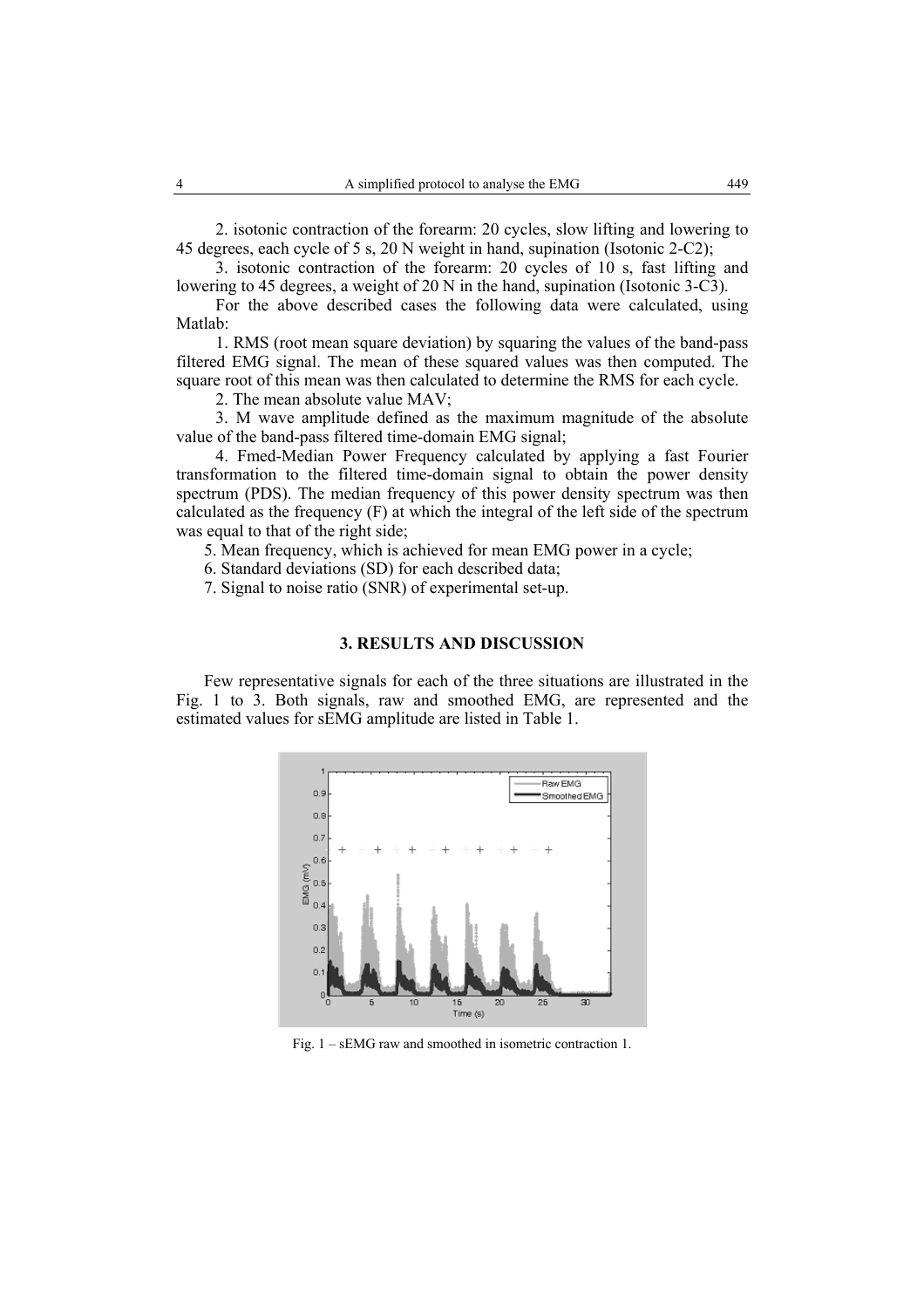

Fig. 2 – sEMG raw and smoothed in isotonic contraction 2.



Fig. 3 – sEMG raw and smoothed in isotonic contraction 3.

The analysis of data concludes the following:

1. The maximum amplitude of EMG filtered cases differs greatly in both types of contractions: in the isometric it is almost half of values for isotonic 2 and 3.

| Esumated values for service amplitude in all types of contractions |                 |                 |                 |  |
|--------------------------------------------------------------------|-----------------|-----------------|-----------------|--|
| Muscle                                                             | M wave          | <b>RMS</b>      | MAV             |  |
| contraction                                                        | (mV)            | (mV)            | (mV)            |  |
| Isometric 1                                                        | $0.41 \pm 0.07$ | $0.08 \pm 0.01$ | $0.06 \pm 0.01$ |  |
| Isotonic 2                                                         | $0.60 \pm 0.05$ | $0.13 \pm 0.01$ | $0.10 \pm 0.01$ |  |
| Isotonic 3                                                         | $0.71 \pm 0.04$ | $0.13 \pm 0.02$ | $0.10 \pm 0.01$ |  |

*Table 1*

Estimated values for sEMG amplitude in all types of contractions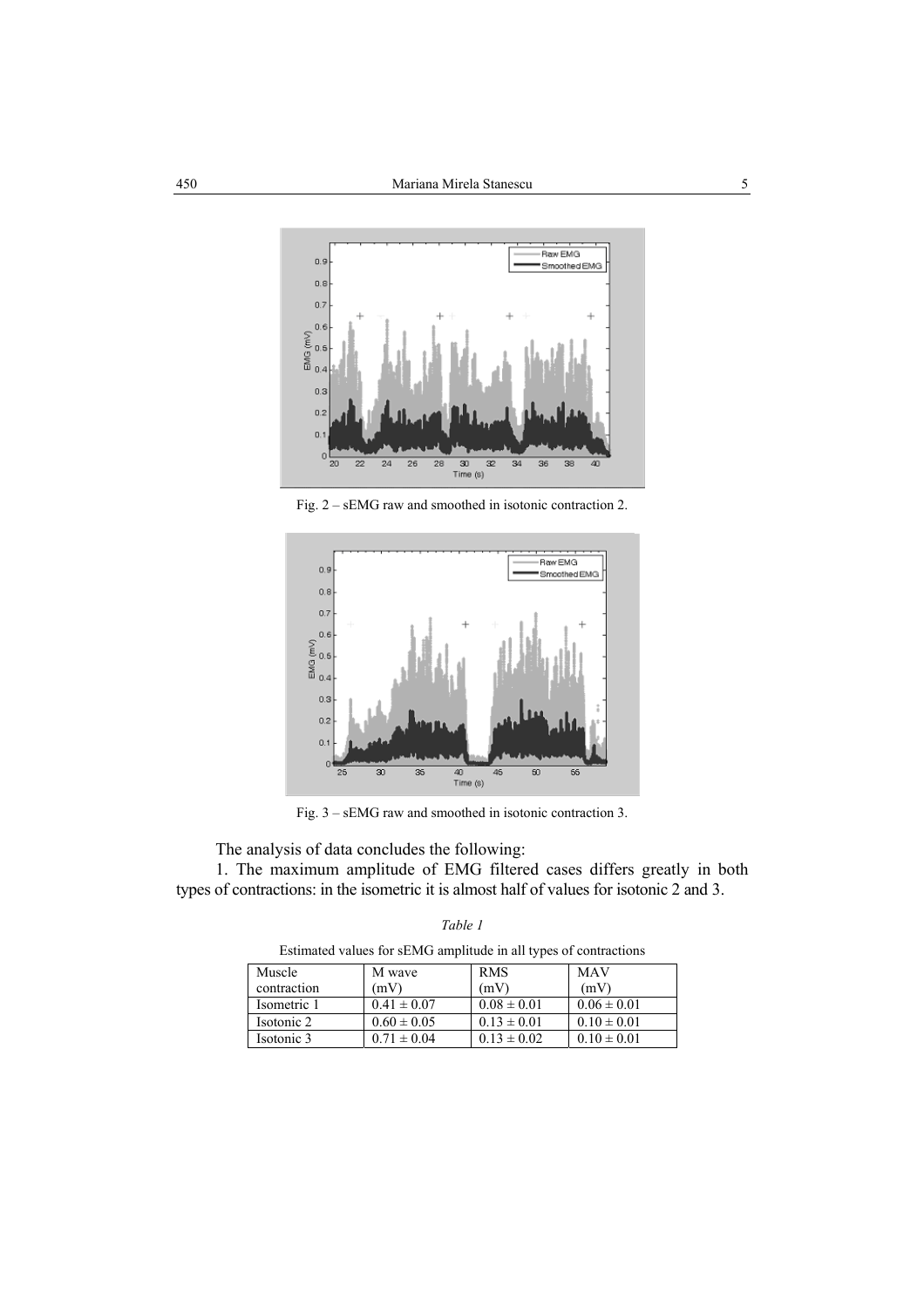

Fig. 4 – Estimated values for sEMG amplitude.

For the M wave, the difference is (47.5  $\pm$  5) % for the contraction 2 and (73  $\pm$ 7.3) % for the contraction 3, RMS is  $(62.5 \pm 1)$  % higher, and MAV is  $(66 \pm 1)$  % in both isotonic contractions (Table 1 and Fig. 4). SD decreases for M wave from 0.07 mV (for isometric contraction) to about 0.05 mV for the isotonic and remains almost constant for both RMS and MAV, in all situations. Isotonic contractions have similar values for amplitudes, only the M wave presenting a difference (18  $\pm$ 1.6) % for the third situation. One can say that the muscle electrical activity reflected in EMG signal is greater in this case.

*Table 2*

Relative variations isotonic (2 and 3) *vs*. isometric (1)

| Muscle      | M wave         | <b>RMS</b>     | MAV            |
|-------------|----------------|----------------|----------------|
| contraction | $\frac{0}{0}$  | $\frac{0}{0}$  | $\%$           |
| Isotonic 2  | $47.5 \pm 5.0$ | $62.5 \pm 1.0$ | $66.0 \pm 1.0$ |
| Isotonic 3  | $73.0 \pm 7.3$ | $62.5 \pm 1.0$ | $66.0 \pm 1.0$ |

During isometric contractions, sEMG amplitude is less than the one in isotonic contraction. A possible explanation is differential recruitment of fibers, based on their size [12]. Load of 20 N of isotonic contractions increase sEMG in amplitude. It is clear that there are possible changes in recruitment patterns in cases 2 and 3. Recruitment is done from small to large fibers, which having high conduction rates, are recruited later, this fact being reflected in the frequency distribution of the PDS. Brachioradialis pronounced EMG activity during contractions involving elbow flexion (2 and 3) indicates that the primary function of BR is strong supporter of the elbow when flexion appears. High values of MAV amplitude (66  $\pm$  1) % and RMS (62.5  $\pm$  1) %, greater in contractions 2 and 3 than in first case, demonstrate this role (Table 2). The similarity in power spectral densities, in the cases 2 and 3, shows that the BR involvement is almost the same, as long as the contraction remains isotonic.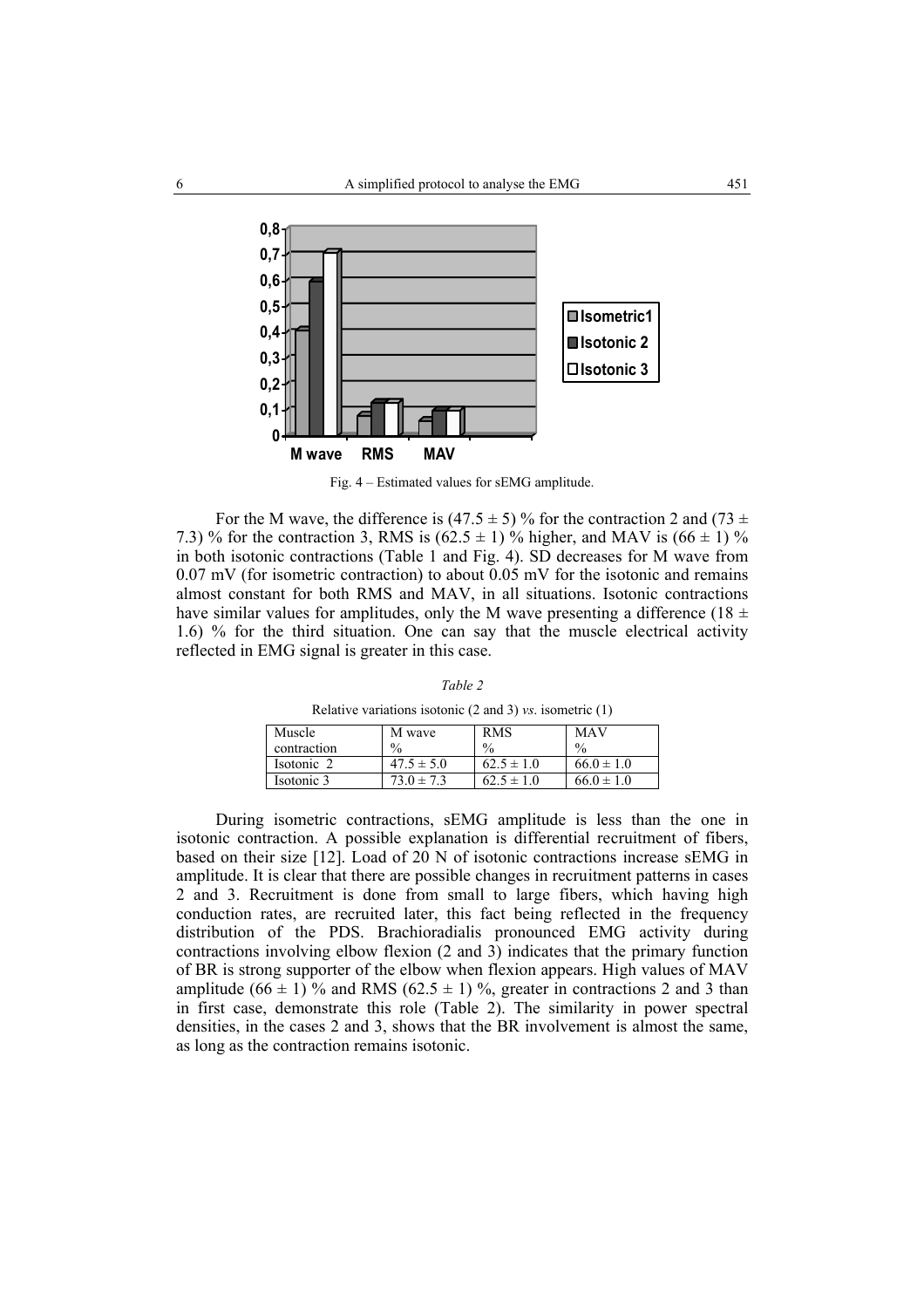Evidently, different recruitment patterns appear from small to large fibers, this fact being reflected in the frequency distribution of the PDS. This muscle has a 39.8% of type I fibers ("Cinderella"), so it is a phasic muscle [11]. These fibers remain activated during further work with a download speed modulation for low frequencies [12].

Elbow flexion load was kept at 20 N. This load is similar to those of daily activities such as lifting a gallon of milk or a bag of groceries. In situations 2 and 3, the type of contraction has a small influence on the EMG activity, fact revealed by similar values of amplitude in this case. We may conclude that is the result of constant load, which activates almost the same recruitment pattern. The firing rates of activated MU must be similar in both situation C2 and C3.

Estimated frequency values

| Muscle      | $f_{mean}( Hz) \pm SD$ | $f_{\text{med}}(Hz) \pm SD$ |
|-------------|------------------------|-----------------------------|
| contraction |                        |                             |
| Isometric 1 | $298 \pm 12$           | $221 \pm 15$                |
| Isotonic 2  | $145 \pm 3$            | $120 \pm 3$                 |
| Isotonic 3  | $148 \pm 6$            | $121 \pm 3$                 |



#### **Estimated frequencies**

Fig. 5 – Estimated frequency values.

2. The sEMG frequency spectrum is characterized by median frequency, MF, often considered to reflect the decrease in muscle fiber conduction velocity in the case of fatigue. MF decreases as muscle fiber discharges are synchronized. A tired motor unit generates less force to every discharge of motoneurons [15]. This decline should be offset by increasing firing rates and/or recruitment of other MU. Thus, sEMG amplitude (estimated by RMS or MAV) will grow by fatigue, so long as the force remains constant. With fatigue installed at large isometric forces, the extracellular ion concentration changes (particularly for potassium) and conduction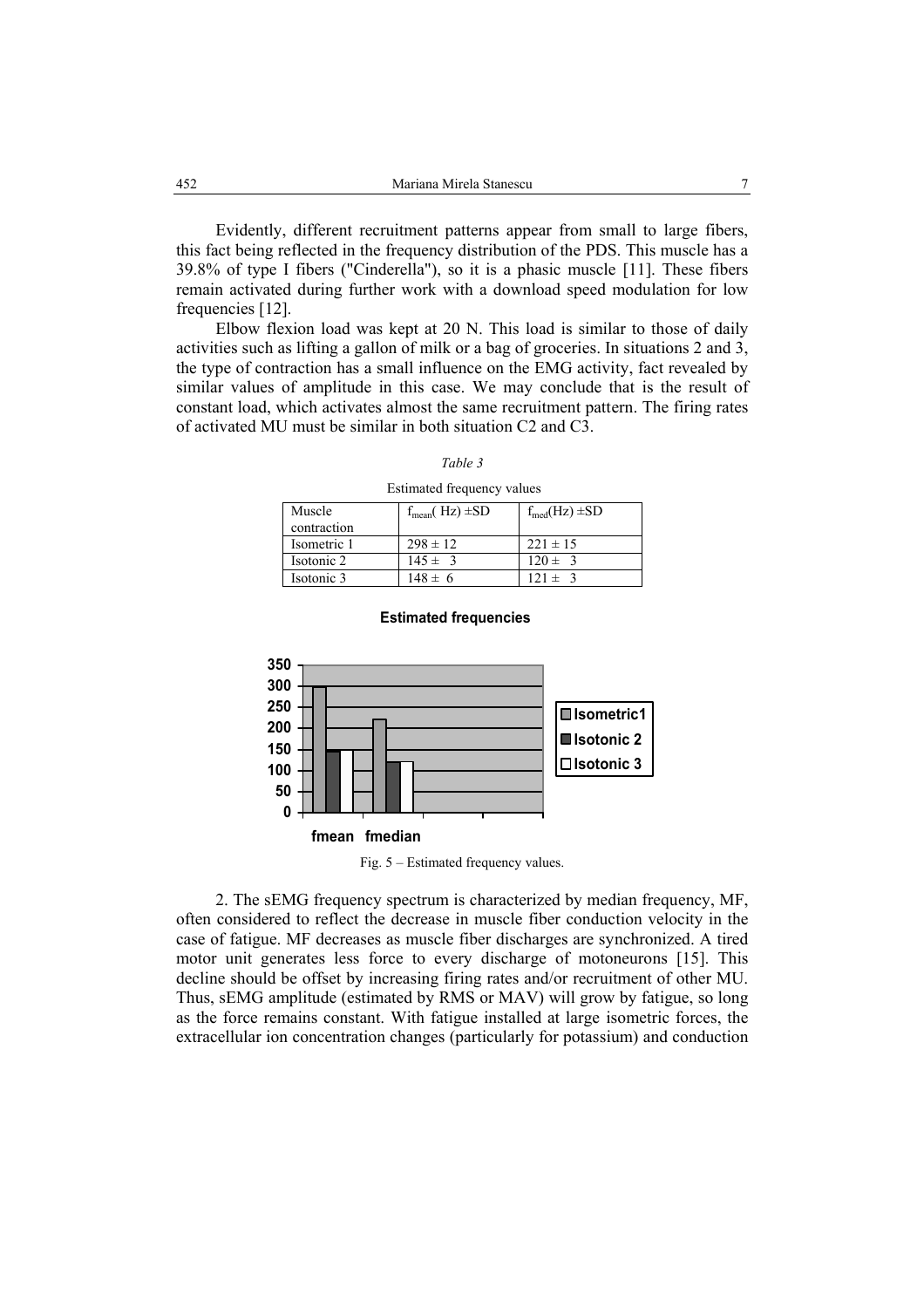velocity decreases. So, in this way a compression spectrum and a reduction in MF appear [19]. Increased length of intracellular action potential and decreased speed will lead to higher amplitudes. Although this is partially offset by increased spatial dispersion, RMS can indicate an increase of the degree of fatigue [17]. It was observed a decrease of the frequency values characteristic for the first contraction (298 Hz and 221 Hz) and the second (145 Hz and 121 Hz), as it is motivated above (Table 3 and Fig. 5). Lower values of the frequencies, average 50  $%$  ( $f_{mean}$ ) and 45 %  $(f_{\text{med}})$  in isotonic contractions as compared with the isometric, show that fatigue occurs sooner (Table 4). Standard deviations are small.

|--|--|

Relative variations isotonic (2 and 3) *vs*. isometric (1)

| Muscle      | $m$ ean $\%$  | $f_{\text{med}}$ % |
|-------------|---------------|--------------------|
| contraction |               |                    |
| Isotonic 2  | $-(51 \pm 3)$ | $-(45 \pm 5.4)$    |
| Isotonic 3  | $-(50±2)$     | $-(45 \pm 5.2)$    |

Negative relative frequency variations, in the cases 2 and 3, show similar power spectral density (PSD) for the two types of contractions (Table 5).

|--|

Relative parameter variations of isotonic contraction 3 *vs*. isotonic contraction 2

| Muscle      | М<br>wave | <b>RMS</b>     | <b>MAV</b>    | <sup>1</sup> <sub>mean</sub> | <sup>1</sup> <sub>med</sub> |
|-------------|-----------|----------------|---------------|------------------------------|-----------------------------|
| contraction | $\%$      | $\Omega$<br>70 | $\frac{0}{0}$ | $\frac{0}{0}$                | $\%$                        |
| $VS. \sim$  | 8<br>1. U |                |               | $\sim$ $\sim$<br>--<br>∪.∠   | $\Omega$<br>-<br>∪.⊃        |

3. When sEMG is assumed as a random process, its density is usually of Gaussian type. This assumption leads to the choice of RMS as maximum estimator of the EMG amplitude [7]. Data are relevant for the experimental protocol, given the values of SNR, calculated as the ratio of average size (RMS or MAV) and the corresponding standard deviation (SD). Rose's criterion is satisfied, all SNR values being higher than 5 [21]. There are high SNR values (Table 6) for RMS, contrary to other studies which give higher SNR ratio calculated for MAV ([7]). We may conclude that RMS is a more effective estimate method of the amplitude for the isotonic supination contractions and of non-fatigue state.

*Table 6* 

Signal to noise ratio (SNR)

| Muscle<br>Contraction | SNR/RMS | SNR/MAV |
|-----------------------|---------|---------|
| Isometric 1           |         |         |
| Isotonic 2            |         |         |
| Isotonic 3            |         |         |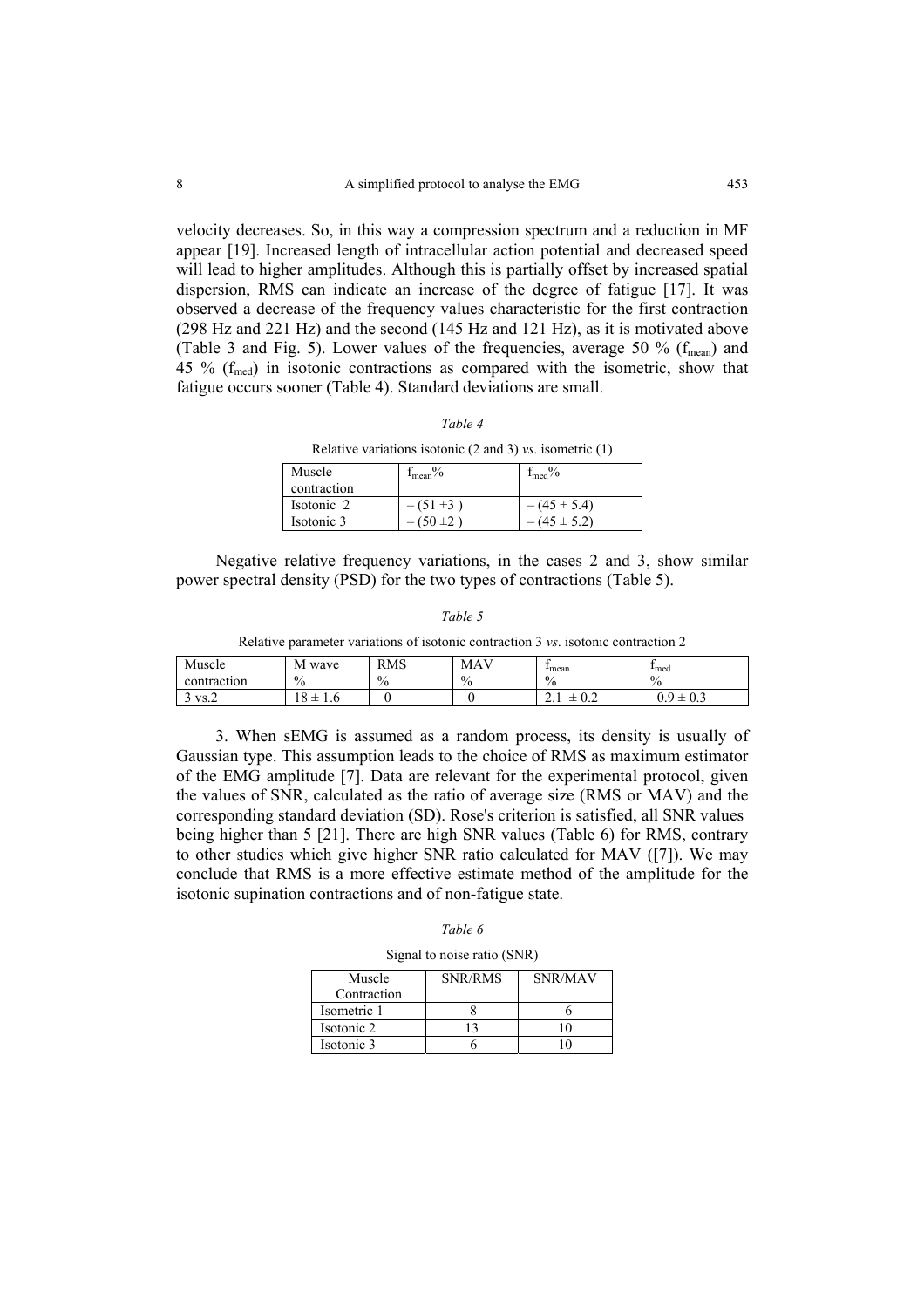## **4. ONCLUSIONS**

 The study shows that Brachioradialis pronounced EMG activity is the main argument for the primary function of BR as strong supporter of the elbow when flexion appears. The values of MAV amplitude and RMS, higher in isotonic contractions (2 and 3) than in isometric one, demonstrate this role.

Lower values of the frequencies  $(f_{mean})$  and  $f_{med}$  in isotonic than in the isometric contractions show that fatigue occurs sooner in isotonic contractions, even so in these cases the implication of BR as supinator is greater.

There is a high probability that the contamination of the signal by the neighbouring muscles will appear which lies in the activity of other muscles close to the brachioradialis. One of the triceps brachii muscles (TB) is BR agonist. Its contribution can not be eliminated. In the isometric contraction, that influence is smaller than in isotonic situation, where TB is more activated, fact reflected by the differences in amplitude and spectral frequencies. We cannot always expect perfect muscular fibre coordination.

This study does not suggest that one method or another is better, but the choice can affect the results and this has to be reported.

The use of software (*e.g.*, Matlab) in analysing the experimental data offers the possibility of fast and precise signal processing. Students can use their skills and acquire new knowledge by analysing and computing the parameters of the biosignals. The interdisciplinary approach and correlations (physics/biology/ informatics) are done easier by using the experiment. This procedure seems to be more attractive than classical experimental approach, increasing thus the interest of the pupils. For this reason, we should bring more experiments in the classroom, based on the recording and processing new methods, easy to use, in order to stimulate the thinking manner. In that way, the students can collect data from their own bodies, then analyze and compare their own parameters with those of the other students. Using appropiate experimental modules, one can arrange not only experiments according to the curriculum, but also the other complex ones.

*Acknowledgements*. I would like to acknowledge Prof. Emer. Dr. Victor Gheorghe for useful discussions concerning the topic of the present work and Assoc. Prof. Dr. Andrei Barborica for the precious help and support in experimental measurements and data processing.

I am grateful to Prof. Dr. Laura Tugulea who helped me editing the present paper.

## **REFERENCES**

- 1. Gheorghe V., Popescu A.,*Introducere în bionică*, Editura Ştiinţifică, Bucureşti, 1990.
- 2. Popescu A.*, Fundamentals of Medical Biophysics*, Vol. I, ALL Editing House, Bucharest, 1994.
- 3. Merletti R., Knaflitz M., and De Luca C.J., *Myoelectric manifestations of fatigue in voluntary and electrically elicited contractions.* J. Appl. Physiol., **69**, 1810–1820, 1990.